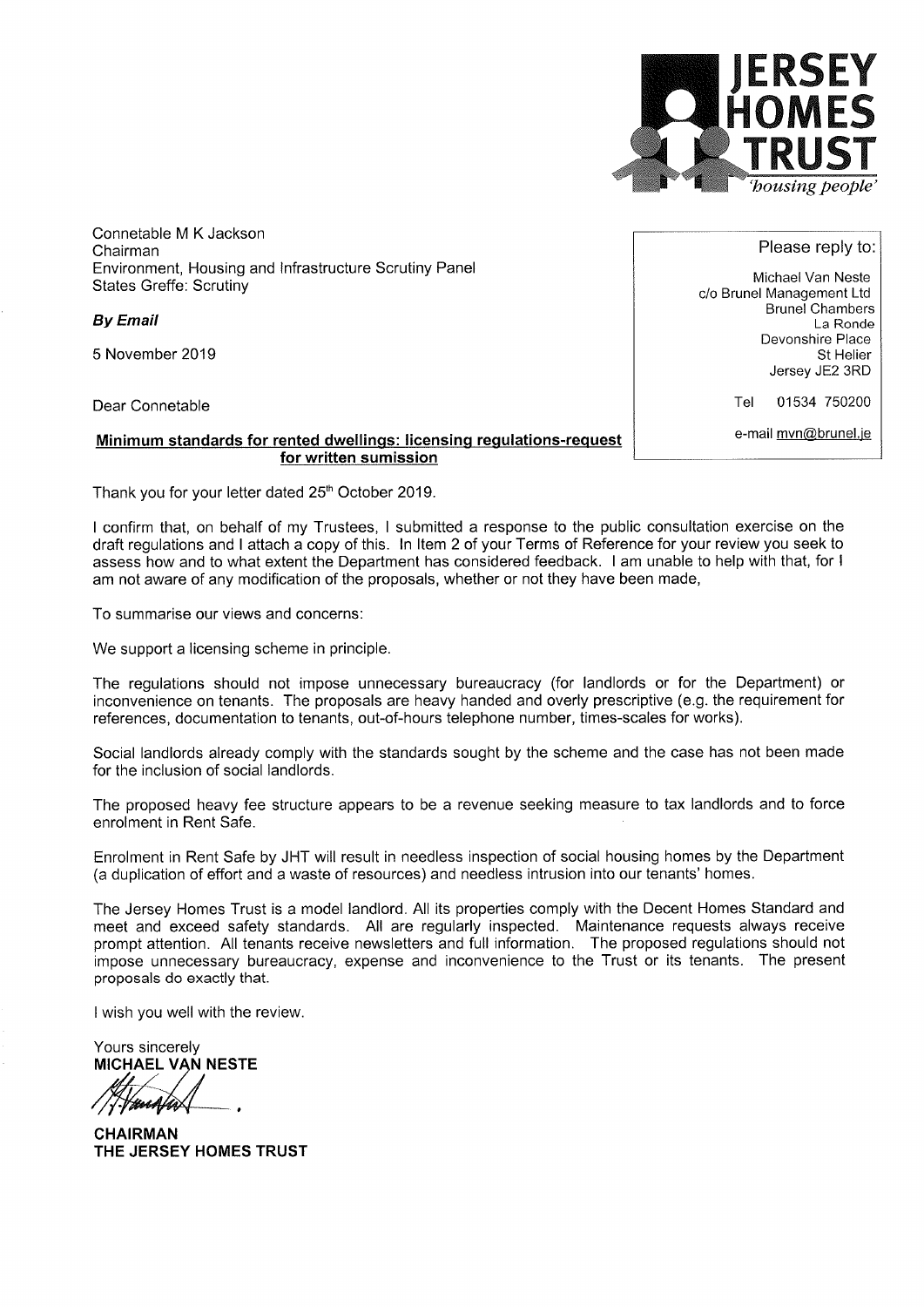# THE JERSEY HOMES TRUST

# Rented Dwellings Licencing Scheme

## Response to Consultation.

The scheme is intended to improve standards in the Private Rented Sector. The Jersey Homes Trust is supportive of measures to improve the lot of residential tenants.

### The key reasons for the licencing scheme include:

Locating rented properties.

The Environmental Health Department and the public have full knowledge concerning the location of social rented properties.

Homelessness prevention.

Social housing providers do not engage in "revenge" and "no fault evictions" (sic).

They exist to address and eliminate homelessness.

Promoting good management and standards

Social housing providers are model landlords. Tenancies are all professionally managed and property conditions range from good to excellent.

lnspection of rented property

Social housing landlords already carry out regular and necessary inspection.

Compliance with safety standards

Social housing landlords already comply with statutory standards and also with good practice.

### Conclusion:

The inclusion of social landlords in the scheme is unnecessary. If social landlords are not to be exempt, there should be recognition that they are model landlords and should not be subjected to unnecessary regulation in order to reduce avoidable bureaucracy at a time when the States is pledged to reduce red tape.

# The proposed fee structure:

Those involved with a perfectly legal and indeed vital public sevice will be heavily taxed for the privilege (as well as being subject to unnecessary bureaucracy, as above mentioned). The proposed fees appear to be excessive and intended to provoke enrolment in the Rent Safe scheme. We note that social landlords will be exempt from the fees subject to enrolment in Rent Safe. Without doubt this will ensure 100% enrolment. The result of this will be that the Jersey Homes Trust will be subject to unnecessary inspection of its properties, a duplication of effort and an imposition on tenants.

Private landlords who are not exempt will still face very high and insupportable fees even when participating in Rent Safe.

### Conclusion:

The proposed fee structure should be re-visited. Enrolment in Rent Safe should not result in inspection of Jersey Homes Trust homes